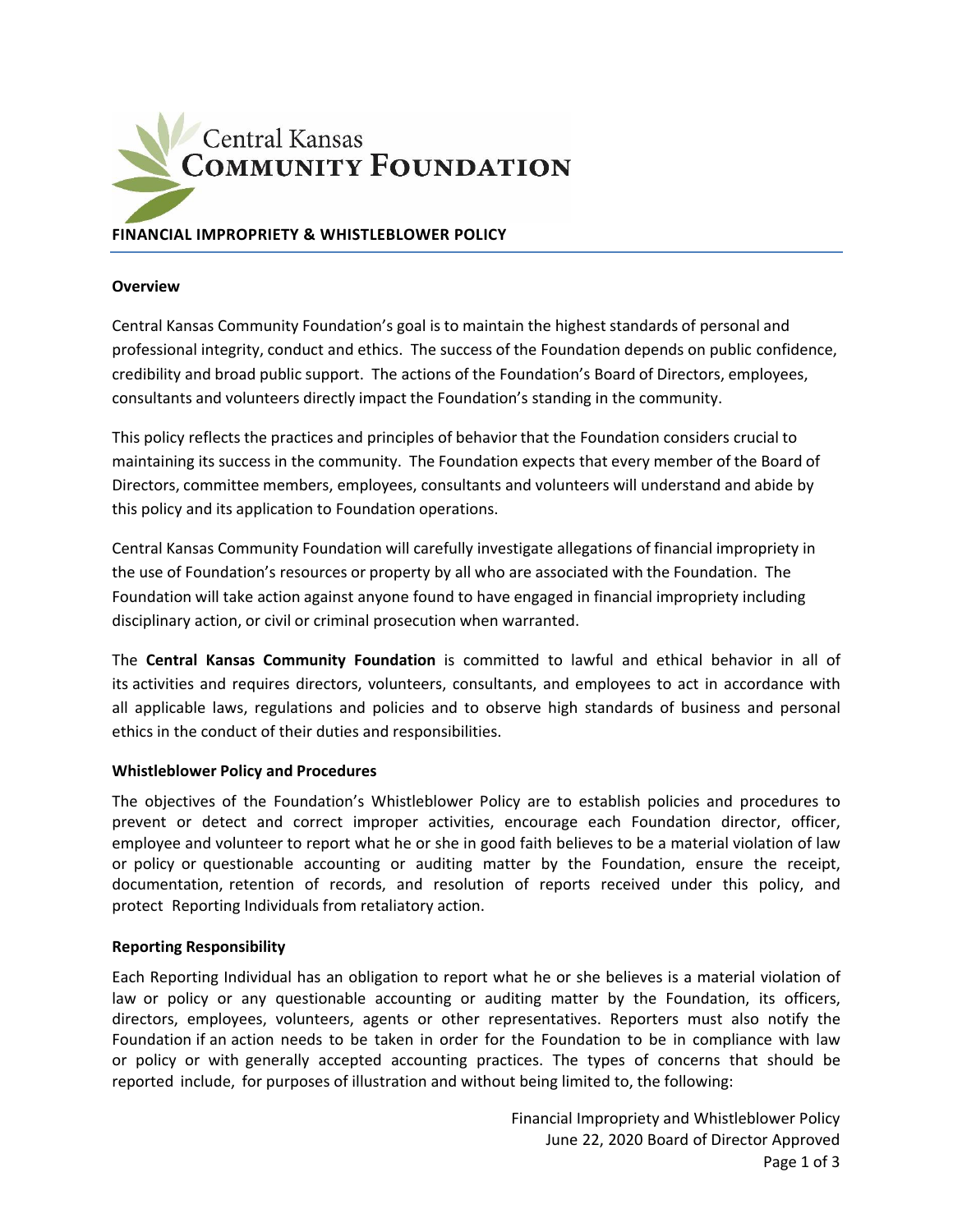- providing false or misleading information on the Foundation's financial documents, grant reports, tax returns or other public documents;
- providing false information to or withholding material information from the Foundation's auditors, accountants, lawyers, directors or other representatives responsible for ensuring Foundation compliance with fiscal and legal responsibilities;
- embezzlement, private benefit, or misappropriation of funds;
- material violation of Foundation policy, including among others, confidentiality, conflict of interest, safety policy, whistleblower, ethics and document retention;
- facilitation or concealing any of the above or similar actions

## **Reporting**

## *Employees*

Whenever possible, employees should seek to resolve concerns by reporting issues directly to his/her manager or to the next level of management as needed until matters are satisfactorily resolved. However, if for any reason an employee is not comfortable speaking to a manager or does not believe the issue is being properly addressed, the employee may contact the Foundation's Executive Director or Board Chair. Whenever practical, reports should be in writing.

## *Managers/Supervisors*

Managers are required to report suspected fraudulent or dishonest conduct to the Executive Director or Board Chair. While managers are expected to exercise reasonable care to avoid baseless allegations, they should not conduct their own investigations. Managers should avoid discussing the suspected conduct with anyone other than the Executive Director or Board Chair.

### *Directors, Consultants, and Other Volunteers*

Directors and other volunteers may submit concerns to the Executive Director or the Board Chair. Whenever practical, reports should be in writing.

Reports may be submitted anonymously. Because it is impossible to seek additional information from a reporting individual about anonymous reports, such reports should include as much specific information as possible.

### **Handling of Reported Violations**

The Foundation will investigate all reports filed in accordance with this policy with due care and promptness. The scope and other details of every investigation will depend on the nature of the report and the related circumstances. Matters reported to the Executive Director may be investigated by the Executive Director. However, the Executive Director shall promptly report the initiation of an investigation to the Board Chair. Matters reported to the Board Chair may be referred to the Executive Director for investigation or to the **Executive Committee.** To protect the privacy of the individuals involved, the Foundation will handle the matter with as much discretion as the circumstances permit. Appropriate corrective action will be taken if called for based upon the facts determined by the investigation.

### **Whistleblower Protection**